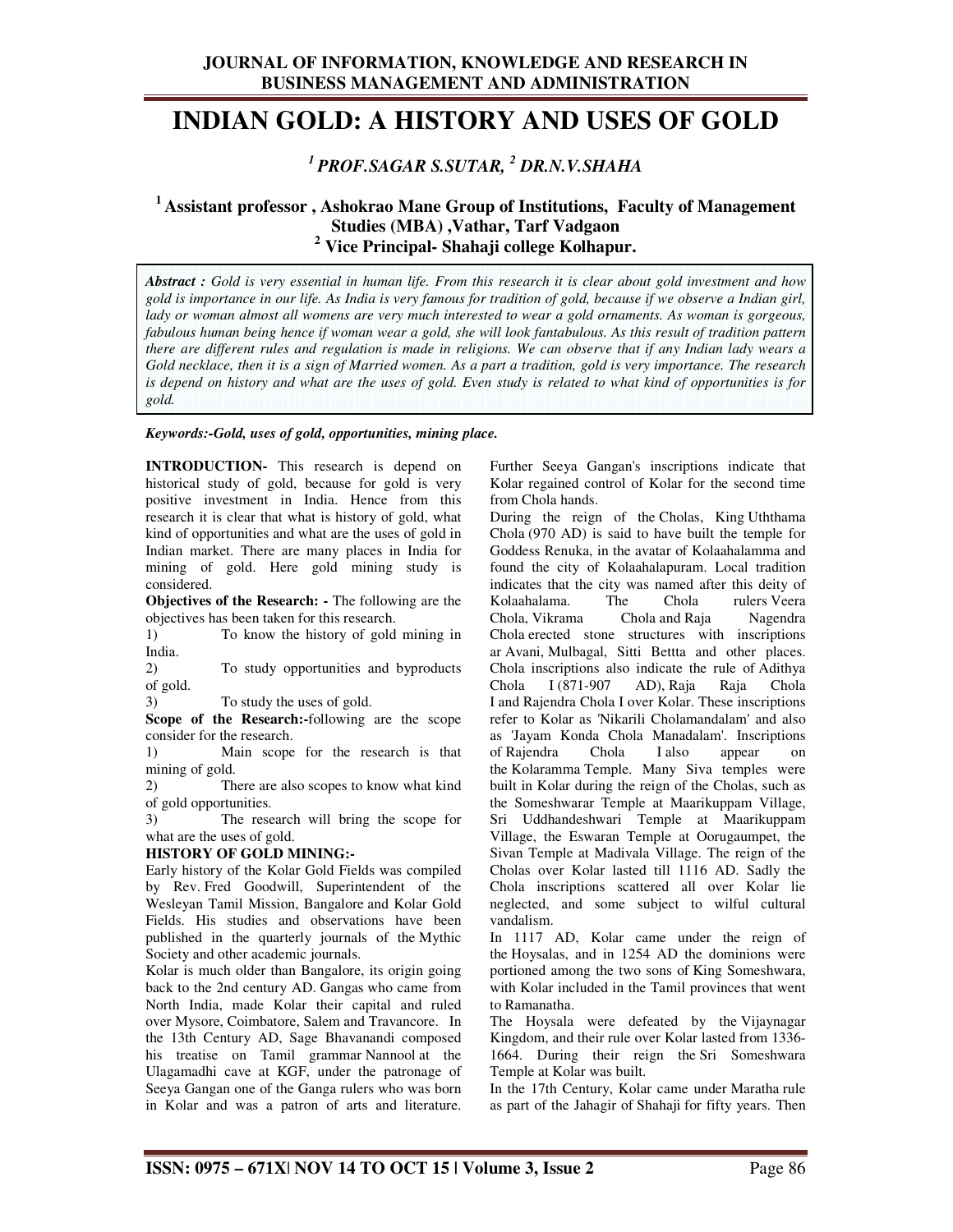### **JOURNAL OF INFORMATION, KNOWLEDGE AND RESEARCH IN BUSINESS MANAGEMENT AND ADMINISTRATION**

under Muslim rule for seventy years. In 1720 AD, Kolar came under the Suba of Sira, with Fateh Mohammed, the father of Hyder Ali becoming the Faujdar of the province. After this Kolar passed thorugh different reigns such as Marathas, the Nawab of Cuddapah,Nizam of Hyderabad and finally Hyder Ali. In 1768, Kolar came under British rule briefly till 1770, then passed briefly again to Maratha rule and again Hyder Ali. In 1791 Lord Cornwallis conquered Kolar, before passing it back to Mysore under thepeace treaty of 1792. Kolar has been part of the Mysore State since that time.

Around the Kolar region, there are numerous inscriptions which indicate reign of the Mahavalis (Baanaas), Pallavas and Vaidumbaas, at different points of time.

#### **OPPORTUNITIES AND BYPRODUCTS OF GOLD:-**

 Since the gold mines were owned by a government company, it was difficult for private investors to bring in required technical expertise and capital into mining operations. Research has shown, that the gold belt has not been realised to full potential. Drilling using diamond core and collecting rock samples have shown presence of more gold in KGF. Further according to Richard Johnson, CEO of Kolar Gold (listed in the London Stock Exchange, there is a need to conduct a geothermal survey of the KGF region, followed by drilling. The company has purchased 13 mining rights around the old KGF Mines, and expects to find gold in the next 5–6 years. Not only Gold can be found underground, but in the grey-white residue (called Cyanide Malai by locals) left behind by the mining activity. There is potentially around 20 tonnes of gold which can be recovered from this residue dump. Further, when the mines closed in 2001, gold was priced at \$280 a tray ounce, and in 2011 Gold was selling at \$1920 a tray ounce.

Gold is also produced by mining in which it is not the principal product. Large copper mines, such as the Bingham Canyon mine in Utah, often recover considerable amounts of gold and other metals along with copper. Some sand and gravel pits, such as those around Denver, Colorado, may recover small amounts of gold in their washing operations. The largest producing gold mine in the world, the Grasberg minein Papua, Indonesia, is primarily a copper mine.

**USES OF GOLD:** Gold has been used to make ornamental objects and jewelry for thousands of years. Gold nuggets found in a stream are very easy to work and were probably one of the first metals used by humans. Today, most of the gold that is newly mined or recycled is used in the manufacture of jewelry. About 78% of the gold consumed each year is used in the manufacture of jewelry. Special properties of gold make it perfect for manufacturing jewelry. These include: very high luster; desirable yellow color; tarnish resistance; ability to be drawn into wires, hammered into sheets or cast into shapes. These are all properties of an attractive metal that is easily worked into beautiful objects. Another extremely important factor that demands the use of gold as a jewelry metal is tradition. Important objects are expected to be made from gold.

 Pure gold is too soft to stand up to the stresses applied to many jewelry items. Craftsmen learned that alloying gold with other metals such as copper, silver, and platinum would increase its durability. Since then most gold used to make jewelry is an alloy of gold with one or more other metals. The alloys of gold have a lower value per unit of weight than pure gold. A standard of trade known as "karatage" was developed to designate the gold content of these alloys. Pure gold is known as 24 karat gold and is almost always marked with "24K". An alloy that is 50% gold by weight is known as 12 karat gold (12/24ths) and is marked with "12K". An alloy that contains 75% gold by weight is 18 karat  $(18/24 = 75%)$  and marked "18K". In general, high karat jewelry is softer and more resistant to tarnish while low karat jewelry is stronger and less resistant to tarnish - especially when in contact with perspiration. Alloying gold with other metals changes the color of the finished products (see illustration at right).

Because gold is highly valued and in very limited supply it has long been used as a medium of exchange or money. The first known use of gold in transactions dates back over 6000 years. Early transactions were done using pieces of gold or pieces of silver. The rarity, usefulness and desirability of gold make it a substance of long term value. Gold works well for this purpose because it has a high value, is durable, portable and easily divisible.

Some early printings of paper money were backed by gold held in safe keeping for every unit of money that was placed in circulation. The United States once used a "gold standard" and maintained a stockpile of gold to back every dollar in circulation. Under this gold standard, any person could present paper currency to the government and demand in exchange an equal value of gold. The gold standard was once used by many nations but it eventually became too cumbersome and is no longer used by any nation. The most important industrial use of gold is in the manufacture of electronics. Solid state electronic devices use very low voltages and currents which are easily interrupted by corrosion or tarnish at the contact points. Gold is the highly efficient conductor that can carry these tiny currents and remain free of corrosion. Electronic components made with gold are highly reliable. Gold is used in connectors, switch and relay contacts, soldered joints, connecting wires

 A small amount of gold is used in almost every sophisticated electronic device. This includes: cell

and connection strips.